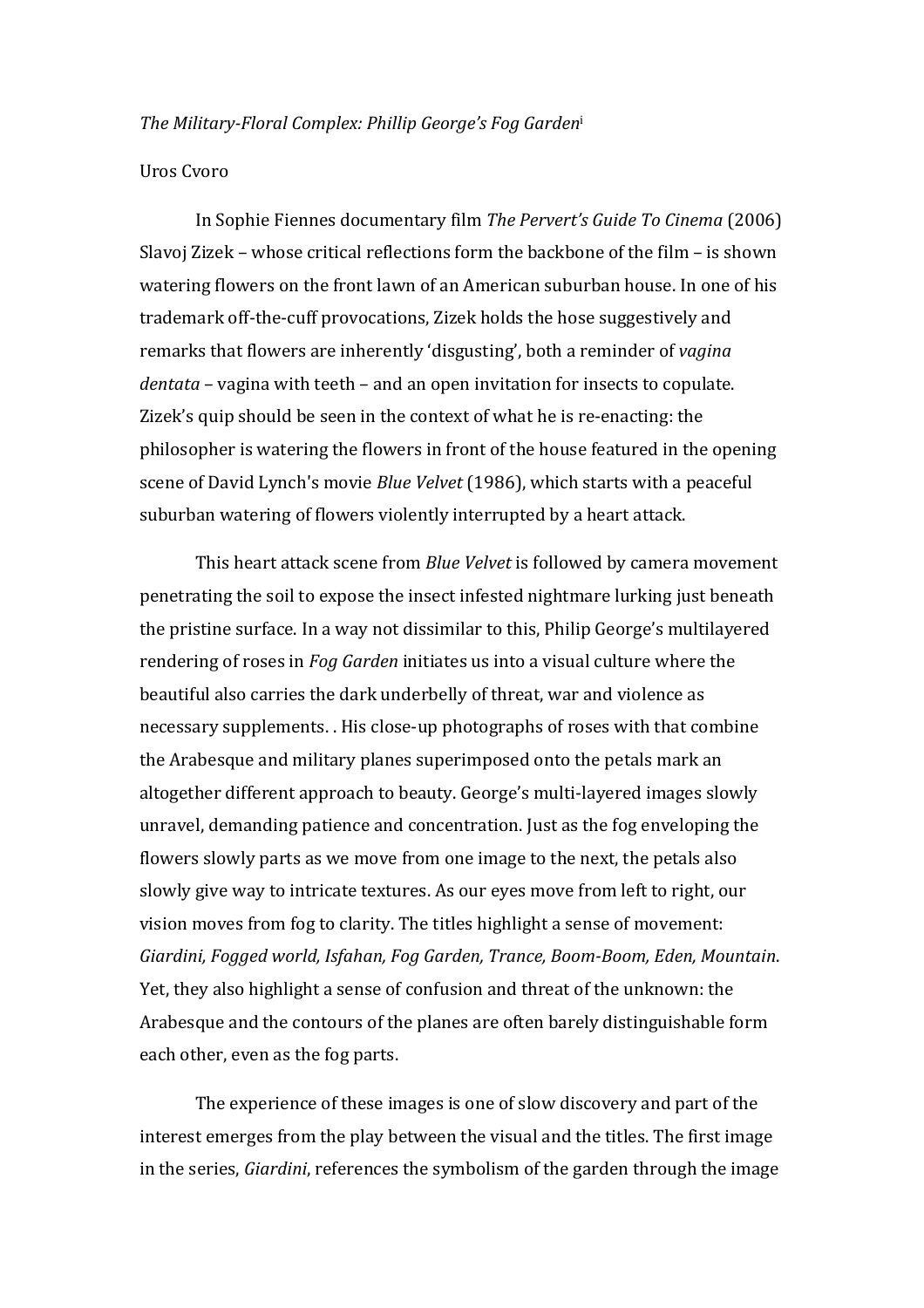of the white peacock, the bird of paradise and luxury. The motif of meticulously cultivated gardens is crystallized in *Eden*, *Fog Garden* and *Trance* in the close-up of the rose, which traditionally held the most prominent place in the centre of the garden. In turning this motif over to the rose, George also draws attention to the long history of gardens in the Arab world. He also turns our attention to Iran with the image *Isfahan* that takes its name from a province south of Teheran, that is known not only for its production of intricate textiles and carpets but also for it nuclear facilities. The image fuses the complex and contradictory image of Iran into a singular frame of mystery and beauty whilst alluding to the symbolism of Roses in both Persian literature and Islam.<sup>ii</sup> The close-up shot of the rose references its role as a potential symbol of martyrdom whilst also conjuring up images of aerial spy photographs of military installations, botanic photography and the long history of flower painting. This gesture of blurring of the Arabesque and its religious and historical connotations with the contours of bomber planes is also echoed in *Boom-Boom*, which mixes beauty, symmetry and threat of the unknown into a powerful symbol.

George's interest in the symbolism of the rose recalls a wide array of associations from carnal desires, through religious symbolism to familiar cultural modes of remembrance and commemoration. Yet above all, roses here serve as visual framing devices. Much like Gothic rose windows, George's roses are there to look into and look through, rather than to just look at. In this respect the pictorial space of his images recalls Michel Foucault's concept of heterotopia: a space arranged in a way that mirrors the society that created it.<sup>iii</sup> According to Foucault, heterotopia has the power of juxtaposing in single place different spaces, locations that are alien and incompatible with each other. Gardens are the oldest examples of heterotopias, such as the traditional sacred gardens of the Persians that were supposed to unite four separate parts within its rectangle, representing the four parts of the world. Like in *Fog Garden*, roses were in the centre of the garden, symbolizing both the centre of the world and the most prized possession. Roses reproduced the symbolic perfection of the garden, as the smallest fragment of the world that represents its totality.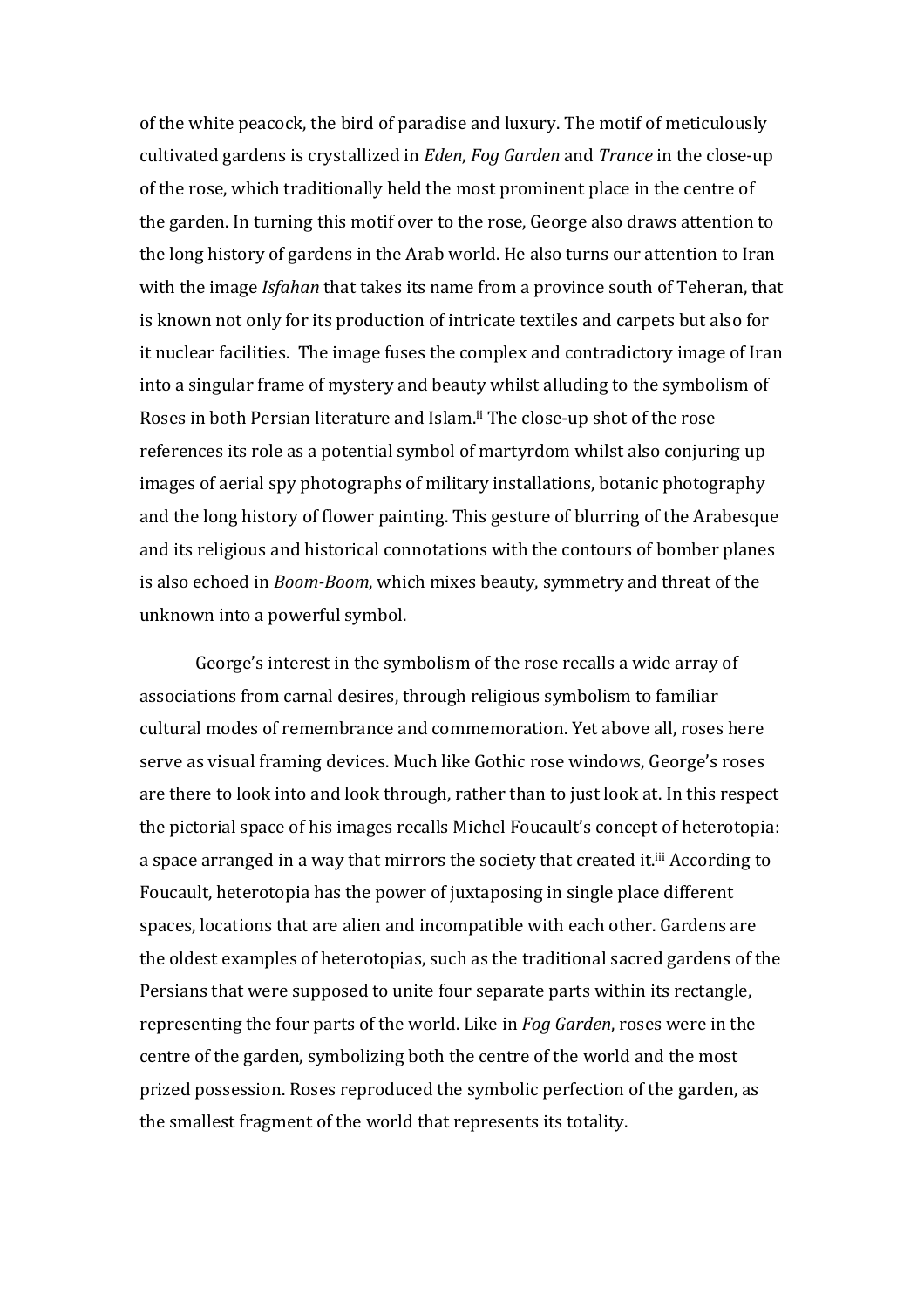George' s interest in the garden as the setting, just as his use of the Arabesque is a reference to the long history of world's most volatile and most misunderstood region of Middle and Central Asia. Best known to the outside world through carpet designs, the beauty of the Arabesque often conceals the world where even the simplest motif can be filled with religious, tribal and political significance. The Arabesque is a timely reminder that apart from carpets, the first commodities of a globalised trading system by several centuries, war has been the main form of interaction between nations.<sup>iv</sup> Yet, it would be a mistake to assume that roses in *Fog Garden* are only intended as symbols of Islam. Rose has been adapted widely by most religions as decoration and a symbol of commemoration and remembrance. The motif of incorporating a rose into the sign of the cross – as a sign of the birth and martyrdom of Christ – or of adding a cross to the image of a rose, has been used widely in the later Mediterranean antiquity. In this sense, roses in George's photographs should be understood less than conflation of Christian and Islamic religious symbolism although this is an important aspect of the work  $-$  but rather as a pictorial focus on a singular object in which this object becomes the stand-in for the whole. The massive presence of the flower heads is a reminder of their symbolic power and pathos. Yet, they are rendered profoundly ambiguous through the juxtaposition with symbols that make us reevaluate the significance and understanding of the rose.

George engages with the very medium of photography by photographing the roses and then modifying these images to reveal their ideological backdrop. His painstakingly precise and detailed technique of layering digital images is both a method for thinking *about* and thinking *through* photography as a site of multiple and complex histories. George's long-standing interest in conditions of visibility<sup> $v$ </sup> here translates into bringing attention to the representational frame of the image that makes beauty familiar.

On the one hand, this representational backdrop refers to the history of western modernist aesthetics. There is something both pre-modern and decidedly post-modern in George's juxtapositions that speaks to the crux of contemporary debates over the status of the photographic image. Despite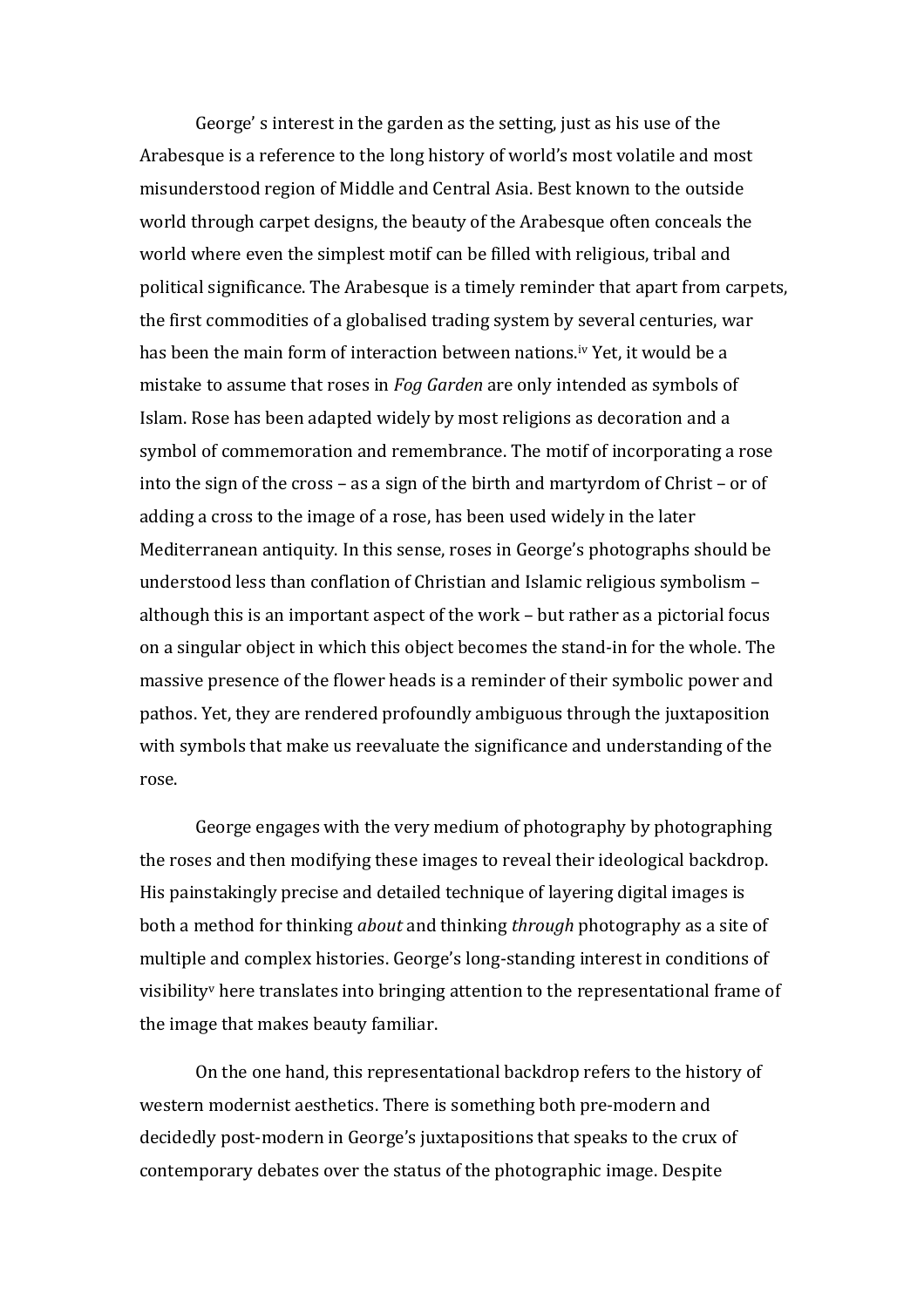frequently heard claims that the photograph has lost its currency in the current hyper-speed interactive image economy, and despite consistent attempts to empty the content out of images, George's roses stubbornly denote a register of meaning that defies contemporary iconoclasms. As Bruno Latour suggests, when it comes to images we had never been modern, but now we are even less so, and for every attempt to remove the power of images a new source is found.<sup>vi</sup> George finds this new source in the act of re-imagining the familiar by rendering the ubiquitous image of the rose both beautiful and strange. Modernist avant-garde radicalised itself against photography, creating images that were could not be photographed and inventing a visual language that emphasized gesture and expression. Digital technology made it possible to incorporate hand-gestures into photographs signaling the disillusion of modernist representation, and the shift from photographic to post-photographic practices. In *Fog Garden* photographs materialize this shift in an inverted form. George uses 'handpainted' digital photography of roses not just to evoke the traditional connection to modernist aesthetics, or to describe the cultural and religious associations with what is in the image, but to materialize the gap between the two registers of meaning.

Yet another way to understand the way in which George engages with the medium of photography is to say that if images of flowers materialize the gap in the wake of the dissolution of modernism, George materializes the ideological backdrop to the gap. Returning to Zizek, we can call this gap the 'unknown' knowns': the disavowed beliefs, suppositions and obscene practices we pretend not to know about, even though they form the background of our public values.<sup>vii</sup> George materializes the link between the medium of photography and the 'unknown knowns', which here become 'invisible visibles'. We cannot approach the image of the rose outside the *Fog Garden*, the complex history and the network of gazes, conflict, war and violence that surround it. This gesture discloses what Marianne Hirsch calls 'structure and effect' of ideology in the photograph reproduced through 'a screen made up of dominant mythologies and preconceptions that shape the representations'.<sup>viii</sup> In other words, in *Fog Garden*, roses do not exist as a recorded object. Rather, they exist only insofar as the